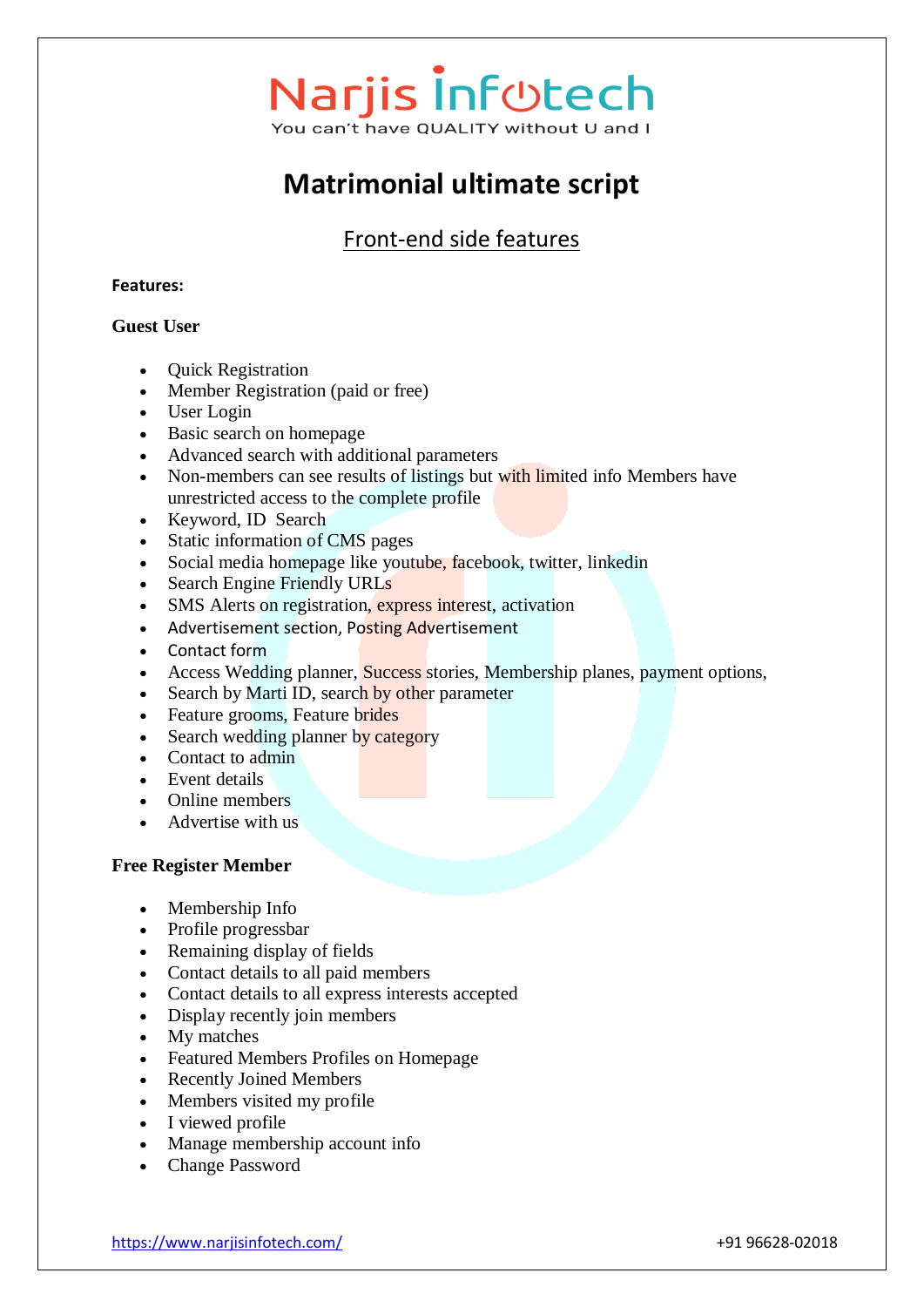# **Narjis Infotech**

You can't have QUALITY without U and I

- Edit my profile
- Partner preference profile
- Express interest sent and receive
- Registration Email and SMS facilities
- Email verification
- Profile Activation email and sms facilities
- Edit own profile, Upgrade Profile
- Upload Photos (multiple)
- Protect Photo, Horoscope Image
- Family Info Father, Mother Name, status, etc.
- Partner Preference
- Education & occupation
- Basic information
- Social religious attributes
- Physical attributes
- View all express interest received
- View all express interest sent
- View all message received
- View all message sent
- Greeting sent, Greeting received
- My short list, My blocklist
- $\bullet$  My matches & Match Finder
- I visited members profile
- Members visited my profile
- Contact Profiles
- View Details of Members
- Video uploading facilities

# **Paid Register Member**

- Membership Info
- Profile progressbar
- Delete profile
- Contact details to all paid members
- Contact details to all express interests accepted
- Display recently join members
- My matches
- Members visited my profile
- Remaining display of fields
- Manage membership account info
- Change Password
- Partner preference profile
- Express interest sent and receive
- Registration Email and SMS facilities
- Profile Activation email and sms facilities
- Edit own profile, Upgrade Profile
- Upload Photos (multiple) & Upload video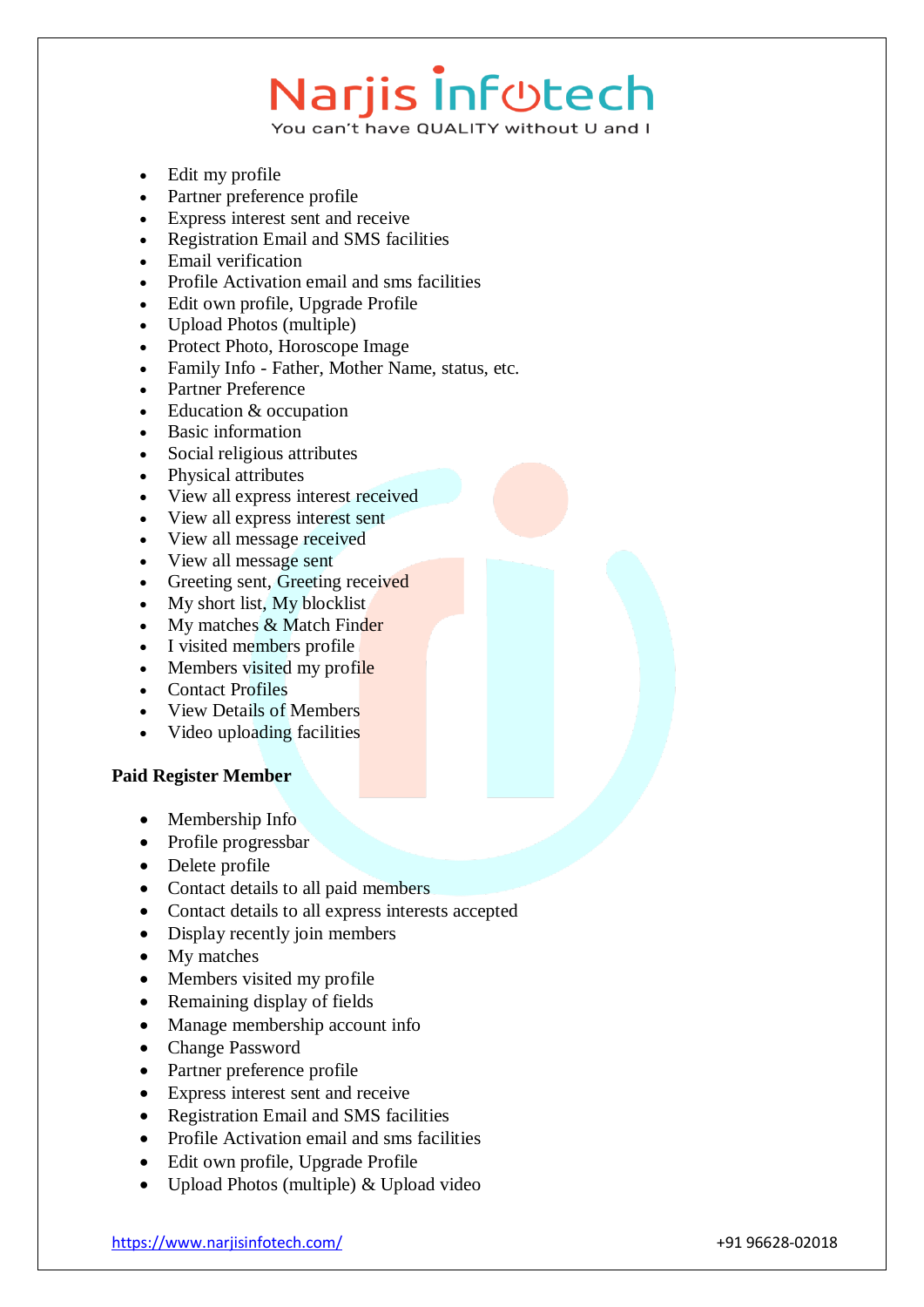# **Narjis Infotech**

You can't have QUALITY without U and I

- Protect Photo
- Horoscope Image
- Family Info Father, Mother Name, status, etc.
- Partner Preference
- Contact Profiles
- View Details of Members
- My Matches
- Personalized message sent receive facilities
- User to Admin Chatting Facilities
- Member to Member Chat
- SMS Facilities, Order details
- View invoice, Print invoice
- Photo request sent and receive
- Photo Protect with password
- View Member's Horoscope
- View Member's Videos
- Save Member Profile, Print Member Profile
- View Photo Album of members
- Can become a featured member to high light a profile
- Show or Express Interest
- List of members whom I have accepted
- List of members who have accepted me
- List of members who have contacted me
- List of members whom I have contacted
- Listing of all incoming messages
- Listing of all sent messages
- Education & occupation
- Basic information
- Social religious attributes
- Physical attributes
- My short list, My block list
- My Matches
- I visited members profile
- Members visited my profile
- Search Profiles by filter search
- Photo Protect alert by E-mail
- Photo Delete alert by E-mail
- Photo password remove alert by E-mail
- Received message alert by E-mail
- Update profile alert by E-mail
- Change password alert by E-mail
- Upload and delete video alert by E-mail
- Upload and delete horoscope alert by E-mail
- Online members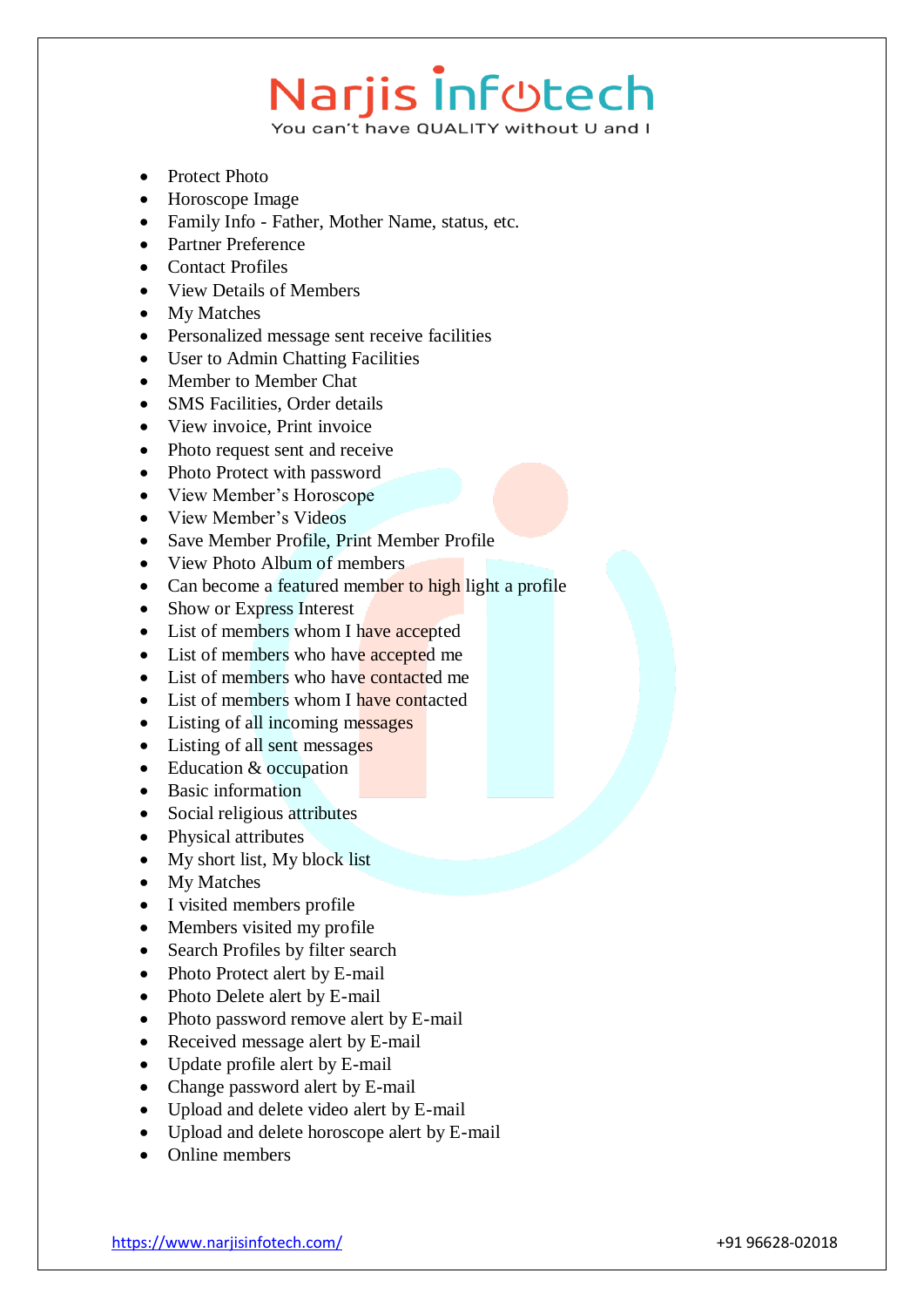# Narjis Infotech

You can't have QUALITY without U and I

## **Featured Members :**

• Heighted into index spotlight page

## **Search**

- Ouick Search
- Advanced Search
- Keyword Search
- ID Search

## **Search result Page :**

- Latest filters search with different paramaters
- View which member have video by video symbol.
- View which member's profile is verified by verified symbol
- View which member is Phone verified by Phone symbol
- See all photo albums
- Display with recent register
- Add to shortlist, Remove from shortlist
- Add to block list, Remove from block list
- Send message, Contact details
- View full profile
- Express interest

### **Advertising**

- Post your own advertising
- View advertising in scroll with url and photo

### **Contact to admin**

Send mail directly to admin for any type of help

### **Watermark**

Watermark to all your photos

### **Membership Plan**

- Upgrade & downgrade membership plan
- Choose free or paid membership plan
- Multiple currency
- Membership plan details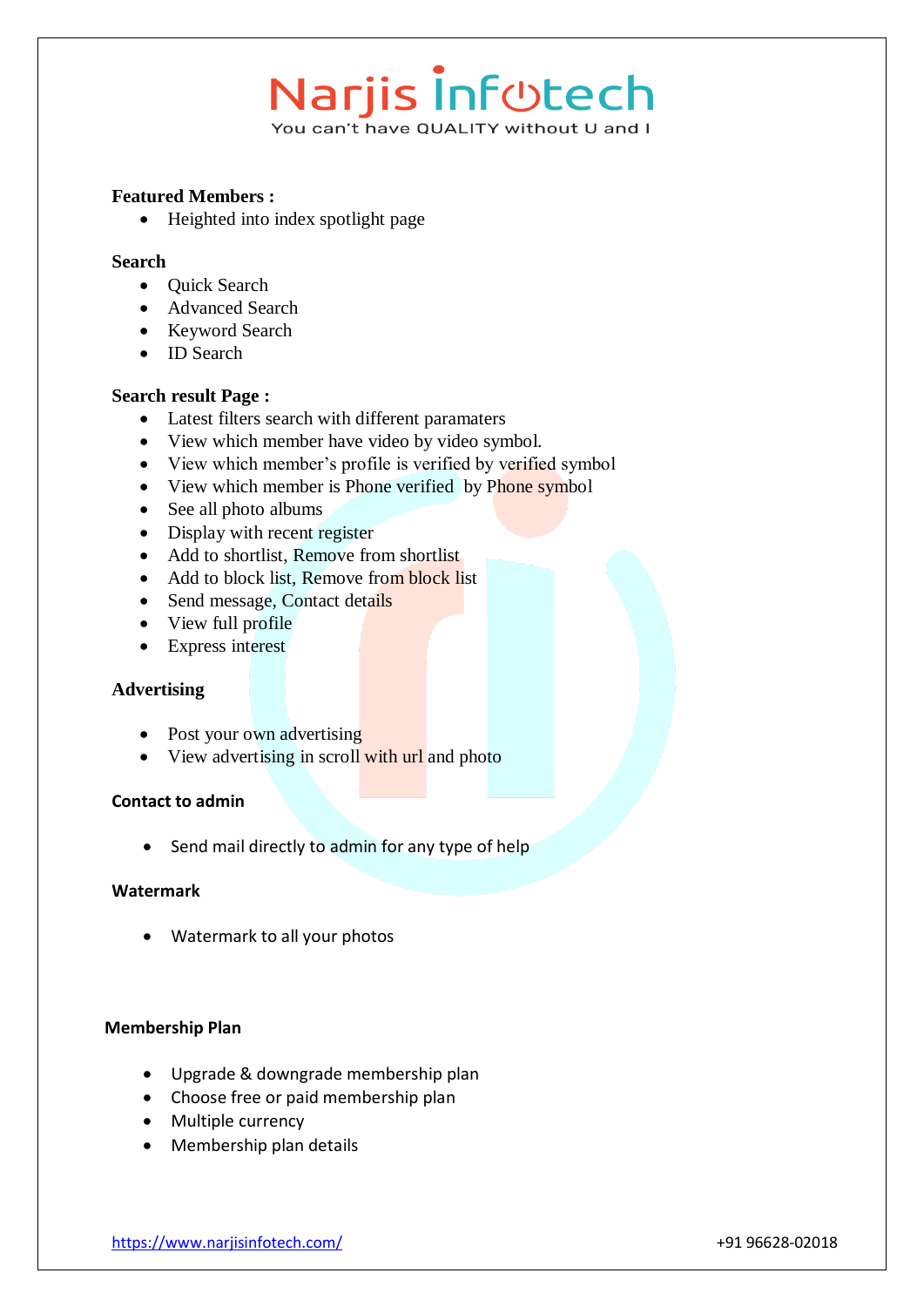#### **Success Story**

Submit your success story Upload your success story video

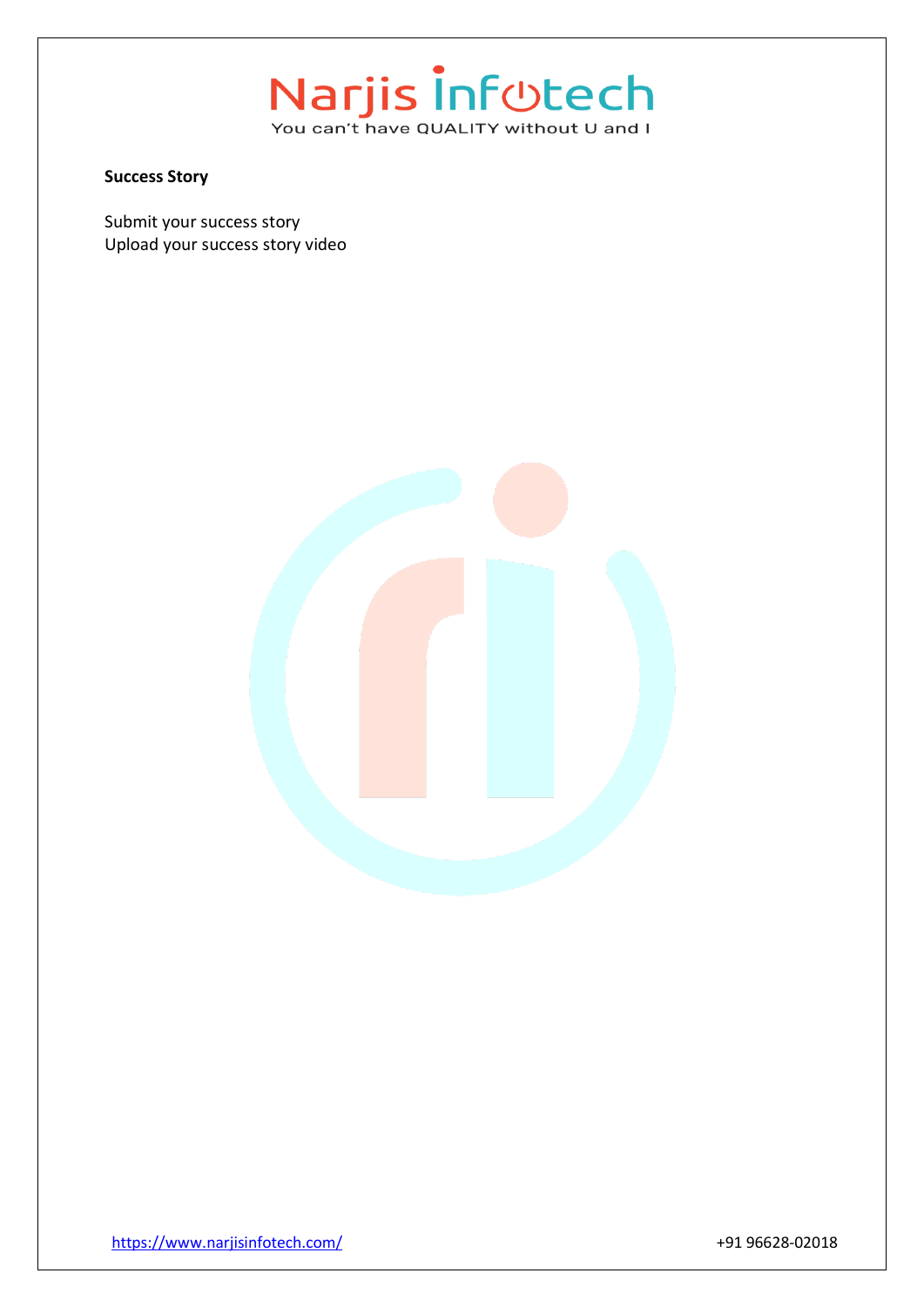**Ultimate features back-end side**

# **•** Site Setting

- Update logo & favicon
- Update profile id
- Update email setting(From, To, Feedback, Contact us )
- Update basic site setting
- Update BG banner
- Update analytics code
- Change password
- Update Social Media Link
- Add New Details
	- Religion (approve, unapproved, delete, add new)
	- Cast (approve, unapproved, delete, add new)
	- Countries( approve, unapproved, delete, add new)
	- States( approve, unapproved, delete, add new)
	- Cities( approve, unapproved, delete, add new)
	- Occupation(approve, unapproved, delete, add new)
	- Education( approve, unapproved, delete, add new)
	- Mother Tongue( approve, unapproved, delete, add new)
	- Designation( approve, unapproved, delete, add new)
- Members
	- All Members ( Active, Inactive, paid, featured, suspended)
	- Active to paid ( all member, add member)
	- Paid to spotlight(all member, add member, featured)
	- Renew Membership( all member, add member )
	- Up/Down Grade Membership(all member, add member)
- **Match Making**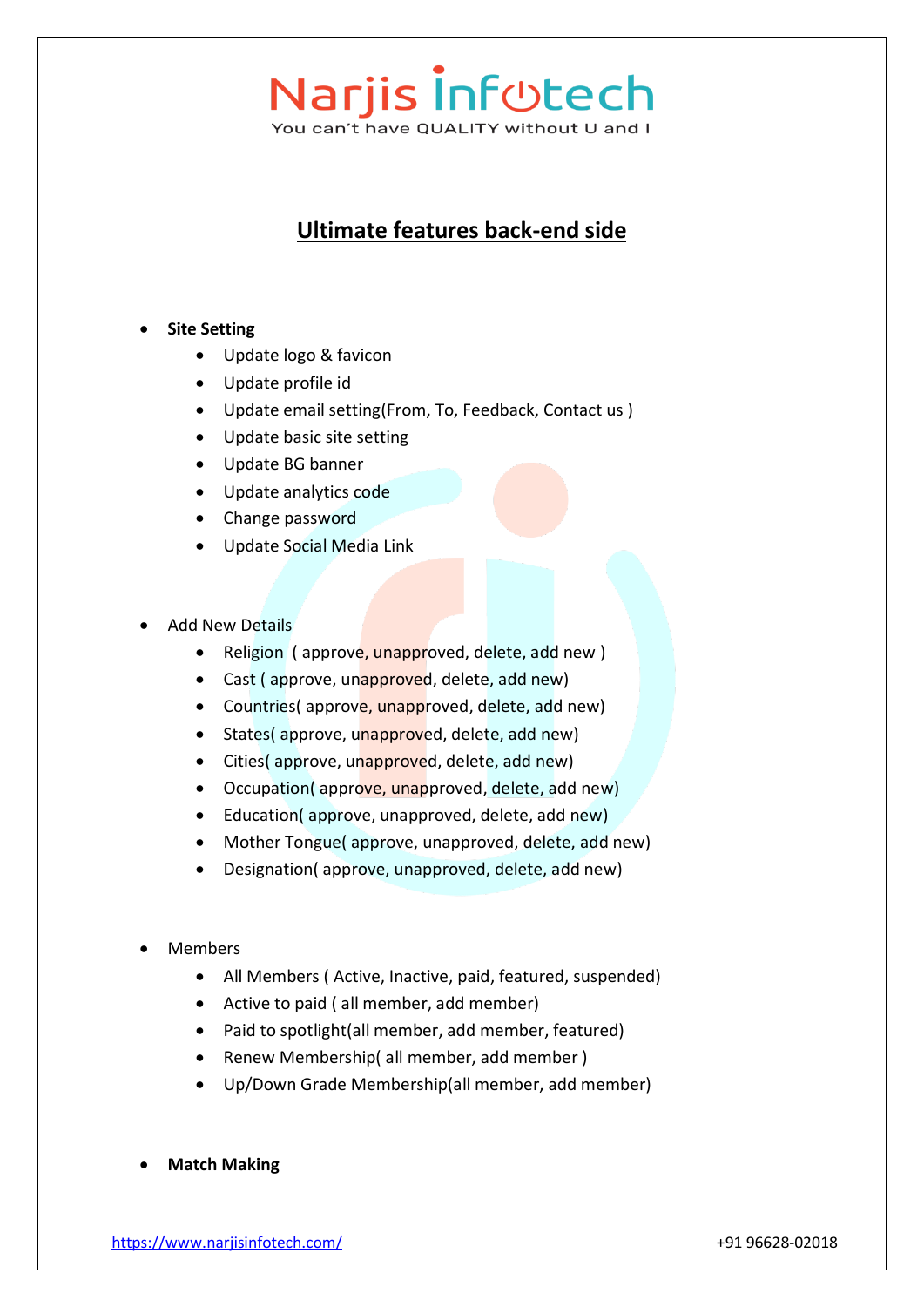• Profile Match Making (active, paid, featured, inactive, suspended)

## **Staff Module**

Create Staff member and provide access link

### **Franchise Module**

Create Staff member and provide access link

## **Membership Plan**

- Add New plan
- Membership plan (approved, unapproved, delete)
- Allow contact, allow profiles, allow messages, video upload

### **Approvals**

- Video approval (approved, unapproved, delete)
- Success Approval(approved, unapproved, delete)
- Horoscope Approval(approved, unapproved)
- Photo 1 Approval (approved, unapproved, delete)
- Photo 2 Approval ( approved, unapproved, delete)
- Photo 3 Approval ( approved, unapproved, delete)
- Photo 4 Approval ( approved, unapproved, delete)
- Photo 5 Approval (approved, unapproved, delete)
- Photo 6 Approval (approved, unapproved, delete)
- Photo 7 Approval (approved, unapproved, delete)
- Photo 8 Approval ( approved, unapproved, delete)

#### **Advertise**

Advertisement( approved, unapproved, deleted )

#### **User Activity**

- o Express Interest
- o Message

### **Content Management**